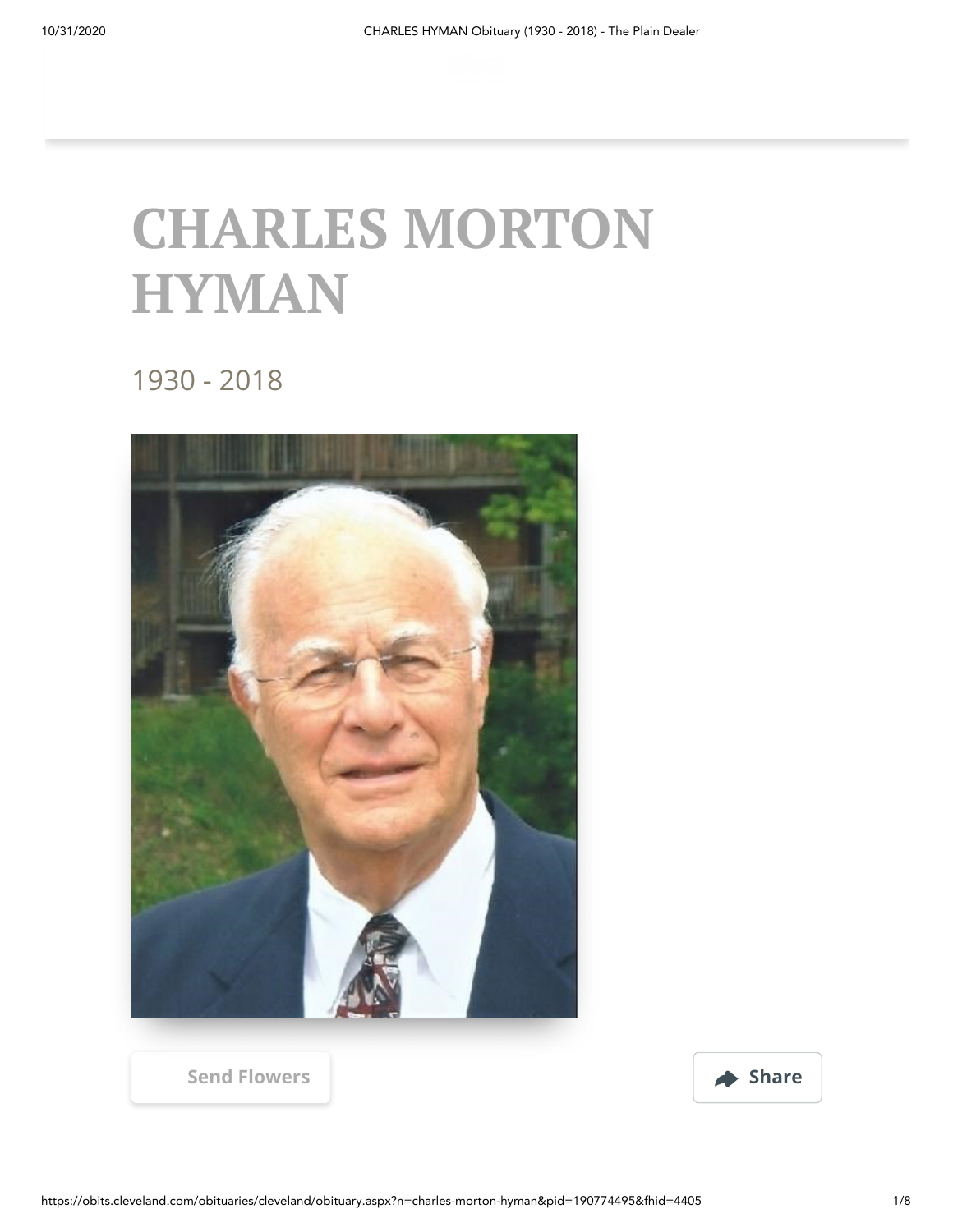born July 28, 1930 in Elyria, Ohio to parents David Preston Hyman and Lillian Kaufman Hyman, passed on November 17, 2018 in Naples, Florida. Charles was a third generation Elyrian who graduated from Elyria High School. He obtained an undergraduate degree from the University of Michigan and then a law degree from the University of Michigan School of Law. He served in the U.S. Navy. He returned to Elyria in 1955 to practice law in the firm Hyman & Hyman with his father and uncle, Harry Hyman. The firm continued in various iterations until Charles retired from practice in 2004. Charles was predeceased by his wife Helene Lapides Hyman, who passed in 2003. In 2006 he married Rosealie Friedberg Liebovich Hyman, who survives him, as do sister Joan Hyman Markey, brother-in-law Maxwell Lapides (Sissi), sons Marc (Judith) and Barry (Jamie), daughter Lynn, eight grandchildren and four nieces. Charles led an exemplary life marked by love of family and distinguished community service. He served as an unpaid Elyria Parks and Recreation Department Board member for 38 years, half as Chairman, culminating in the naming of the Charles M. Hyman East Park Recreation Center, an honor of which he was extremely proud. At various times he also served as a member of the Elyria Planning Commission, the Elyria Midtown Commons Improvement Corp., the Elyria Youth Council, the Community Housing Cooperative and the Elyria Memorial Hospital Company. In addition, he was a President of the Lorain County Bar Association, a member of the Elyria Rotary Club, a President of the Temple B'nai Abraham in Elyria and a Lake Ridge Academy Board member. He was also a member of the Boards of Directors of the Elyria Savings & Trust Bank and FirstMerit Bank in Elyria. Most notably, Charles was a man without pretension. He befriended many and treated all he met with respect. He never spoke openly about his many accomplishments and acts of service and kindness, preferring instead to be a role model by quiet example. His strong values, ethics and decency, and the constancy of his supportive and loving presence in the lives of his family, mark his legacy. Services will be held at